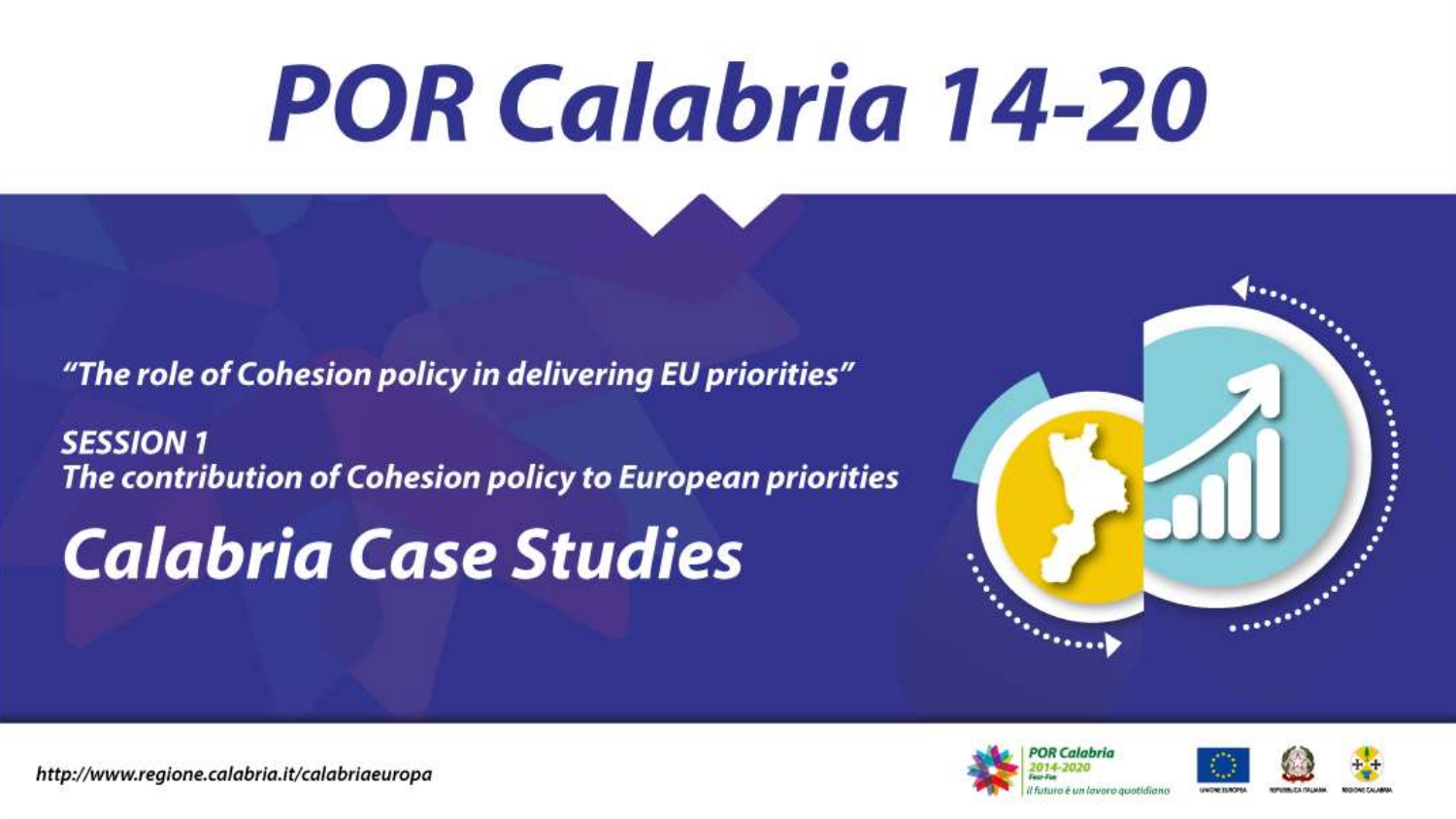#### POR Calabria 14-20 >>



- Several of these projects were launched by **small municipalities**
- **Their model of reception is based on the involvement/engagement of all local actors** and helped stop depopulation
- **Fig.** The results show that migrants can play a key role in **revitalizing rural/peripheral** areas affected by demographic and economic decline
- **The model has been brought to regional scale: a regional law** (n.18/2009) provides financial support to integration projects implemented by local communities with demographic and economic problems



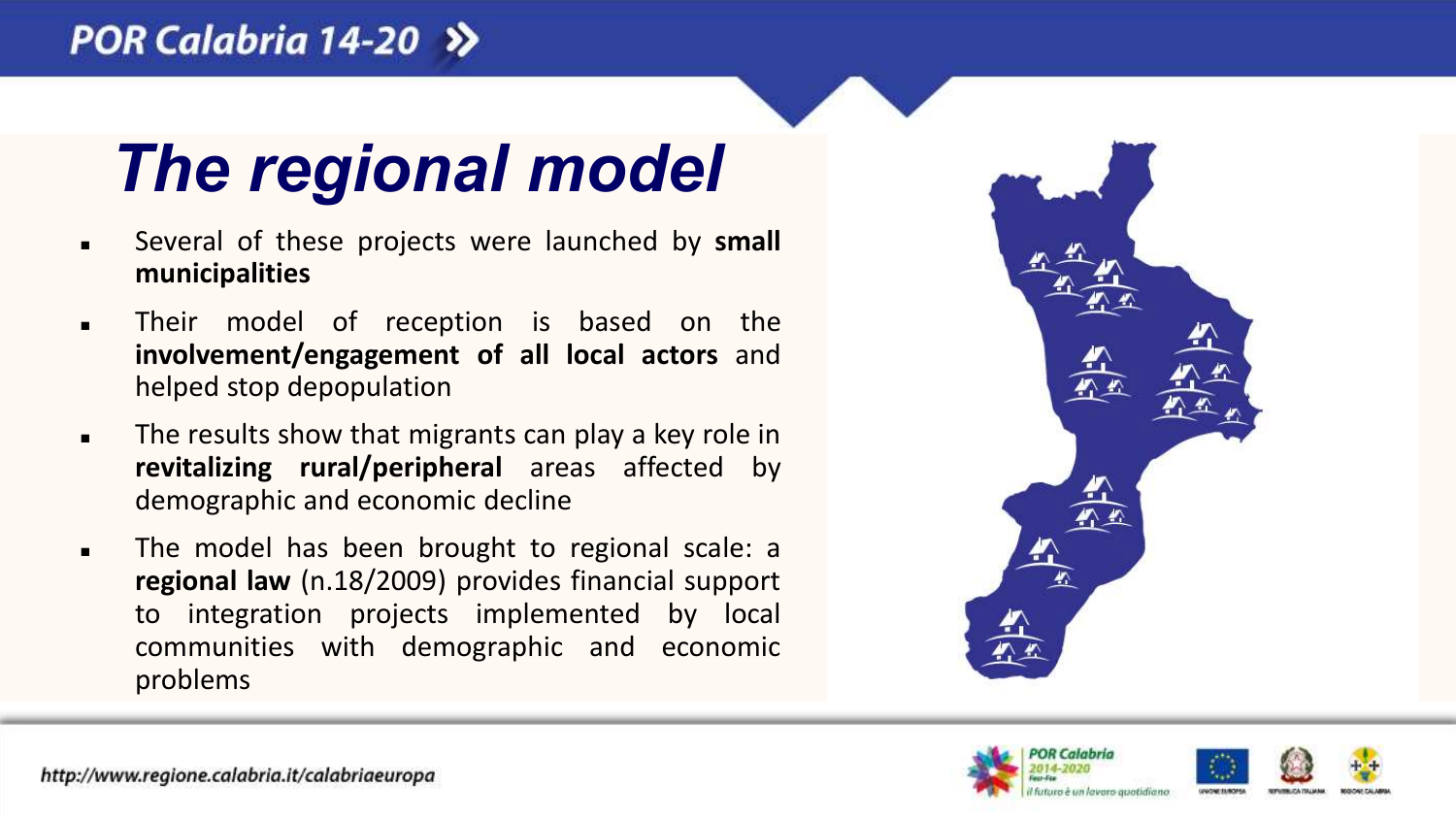### *OP 2014-2020*

- *Innovative models of social housing (ERDF)*
- *Financial support to municipalities to build facilities for purpose of social housing (ERDF)*
- *Renovation and re-use of old buildings, including those confiscated to the mafia, for purpose of social housing (ERDF)*
- *Training programmes to boost digital skills, digital literacy, digital inclusion (ESF)*
- *Microfinance programmes (ESF)*
- *Support to entrepreneurship (ESF)*

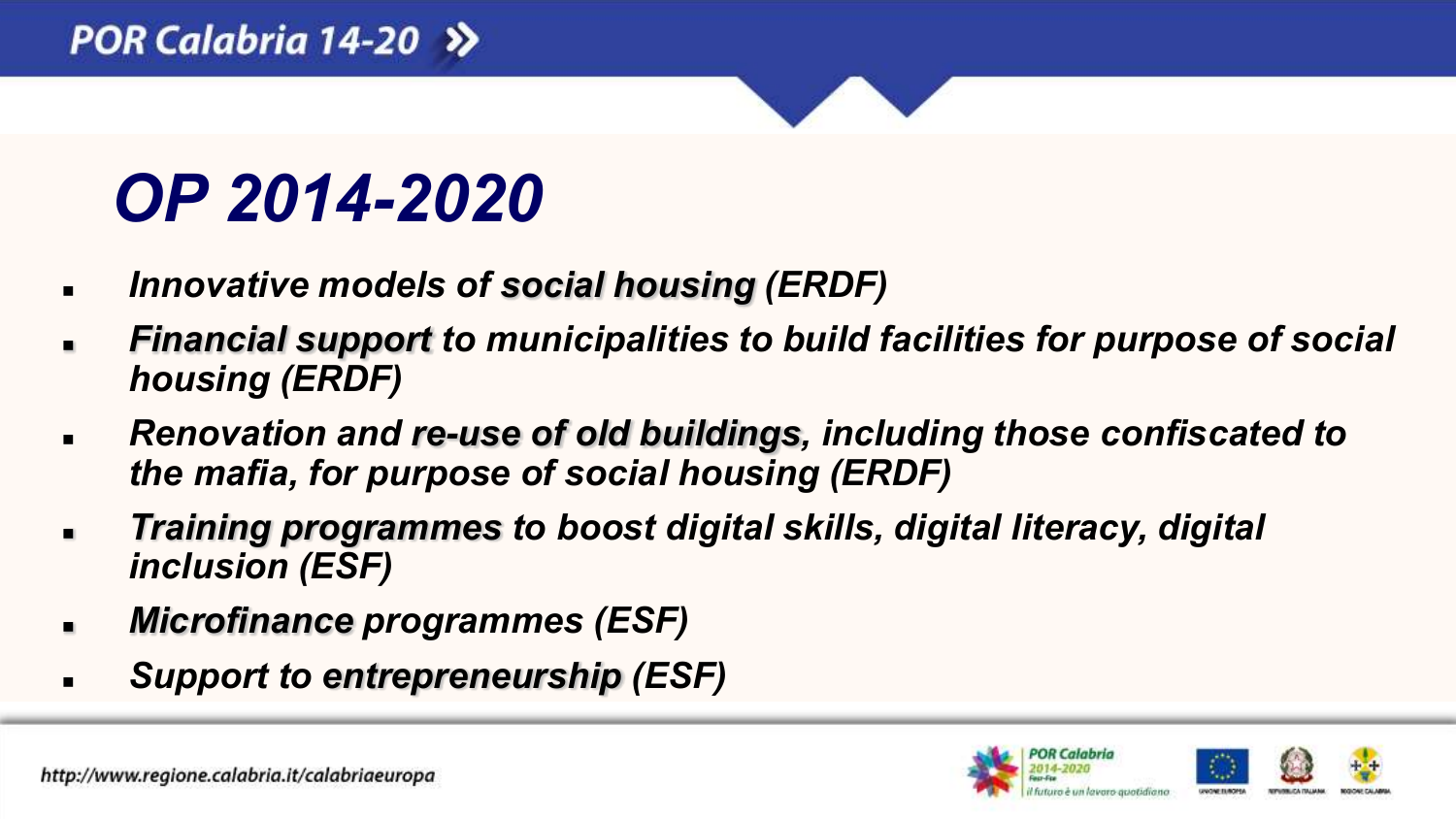### **Regional strategy on migration management**

- **Didelect** Over the last 20 year Calabria has created a widespread reception system deemed as a best practice
- **Based on this sound know-how, the** regional government has now developed a **regional strategy on migration management**
- The strategy covers a comprehensive range of actions going from first reception to integration programmes and voluntary repatriation
- It is based on a **shared governance**  model involving all the local actors (municipalities, local communities, NGOs, prefectures, informal networks, schools, etc.)

best practice



http://www.regione.calabria.it/calabriaeuropa